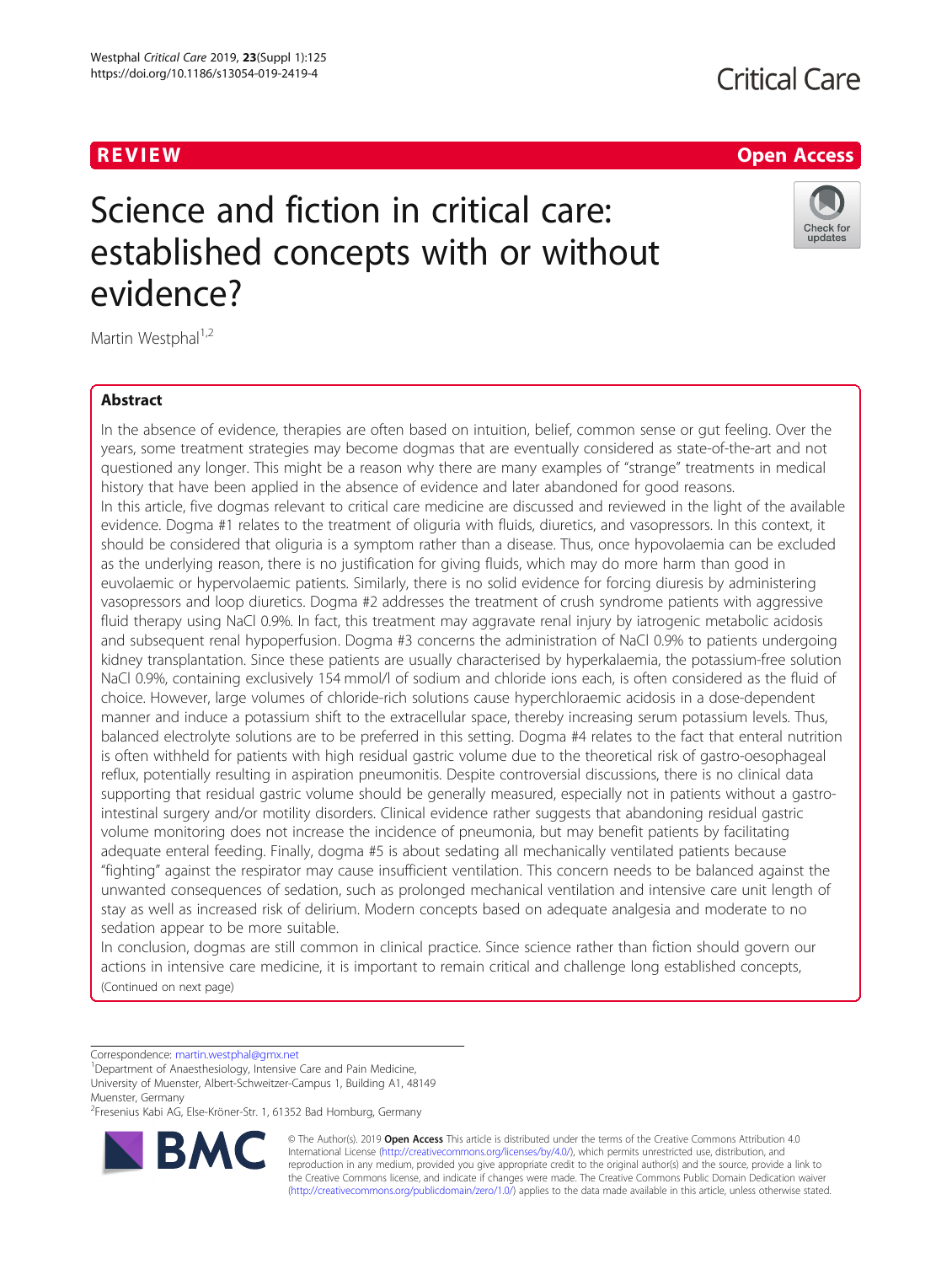# (Continued from previous page)

especially when the underlying evidence is weak or non-existing.

Keywords: Evidence based medicine, Intensive care medicine, Critical care medicine, Oliguria, Crush syndrome, Kidney transplantation, Enteral nutrition, Mechanical ventilation, Sedation

# Background

Medical history tells of many, once established therapeutic strategies and dogmas, which have been performed for decades despite the lack of solid evidence, and later abandoned without any further ado. Examples of such dogmas are the treatment of tuberculosis by inducing a "therapeutic" pneumothorax, mercury to heal syphilis, and lobotomy to cure a variety of mental disorders. While it is easy to dismiss these outdated dogmas from today's "enlightened" perspective, we should not forget that such treatments were common practice well into the twentieth century. In fact, António Egas Moniz received the Nobel Prize for his discovery of the therapeutic value of lobotomy in certain psychoses in the year 1949. Therefore, it is time to ask ourselves, if we really know and do better at present, or if junior physicians of today may look back in dismay at some of our treatments, just as we look back at lobotomy today.

To better understand the implications of dogmas in medicine, first the definition of the term should be examined. "A dogma is a belief or set of beliefs that people are expected to accept without asking questions about them" [\(https://www.macmillandictionary.com/dic](https://www.macmillandictionary.com/dictionary/british/dogma)[tionary/british/dogma](https://www.macmillandictionary.com/dictionary/british/dogma)). Challenging them may result in social sanctions by their peer group. In medicine, this applies to common treatments whose rationale is derived from physiological considerations, gut feeling, common sense, assumptions, instinct, or attitudes, which have been little or never tested in rigorous clinical trials. This is why individual therapeutic strategies may become dogmas over time and are consequently considered as standard. The objective of this article is to challenge some of the current dogmas in intensive care medicine by scrutinising their scientific justification.

# Dogma #1: Give fluids, diuretics, and vasopressors if urinary output decreases

Most oliguric intensive care unit (ICU) patients receive fluids, diuretics, and/or vasopressors with the goal to prevent acute kidney injury (AKI). This treatment, however, is based on the belief that AKI in critically ill patients results from renal ischaemia. Whereas fluids and vasopressors are usually administered to increase renal blood flow and in proportion oxygen delivery, diuretics are given to reduce the osmolarity in the renal medulla. This is expected to increase glomerular filtration rate (GFR) and ultimately improve renal function [[1\]](#page-4-0).

Oliguria, however, is a clinical symptom rather than a disease. The underlying mechanisms include, but are not restricted to, hypovolaemia, physiologic stress response, tubular damage, post-renal obstruction or a combination of these factors. If hypovolaemia is not the cause of oliguria, it does not make sense to administer fluids for its treatment. Giving fluids to patients who are not hypovolaemic may in fact harm the kidneys by increasing intracapsular pressure, thereby further reducing urinary output. Hence, administering fluids to these patients may lead into a vicious cycle of infusing more and more fluids to treat oliguria, which is eventually a result of over-hydration [[1](#page-4-0)]. Furthermore, if functional renal damage is present, e.g., due to ischaemia or nephrotoxins, treating oliguria with fluids or diuretics is unlikely to improve renal function. In this context, it is also noteworthy that the Kidney Disease: Improving Global Outcomes (KDIGO) guidelines for AKI recommend neither fluid therapy beyond the correction of hypovolaemia nor diuretics for the treatment of AKI [[2\]](#page-4-0). This is supported by the fact that clinical evidence for a sustained increase in urine output or improvement in renal blood flow secondary to fluids and/or diuretics is lacking. Conversely, indiscriminately giving fluids to oliguric patients increases the risk of fluid overload with negative consequences on morbidity [\[3](#page-4-0)]. Although fluid overload has been identified as independent risk factor for AKI in critically ill patients  $[4]$  $[4]$ , "fill and spill" ("fill" the circulation and urine will "spill") is still a dogma in many ICUs [[1\]](#page-4-0). Likewise, the concept of "squeeze and diurese" is commonly applied. It aims to increase mean arterial blood pressure with vasopressors ("squeeze") and at the same time administer loop diuretics to paralyse the medulla and avoid ischaemia ("diurese"). Interestingly, no randomised controlled trials (RCTs) support the latter treatment strategies [[1\]](#page-4-0).

Taken together, there is no reliable evidence that administration of fluids, beyond the correction of hypovolaemia, results in a sustained increase in renal blood flow or renal oxygen delivery. On the contrary, solid clinical evidence shows that a positive fluid balance has negative consequences on clinical outcomes [[1](#page-4-0)].

# Dogma #2: Treatment of crush syndrome with aggressive fluid resuscitation

Crush syndrome may result from trauma associated with massive muscular compression, rhabdomyolysis, and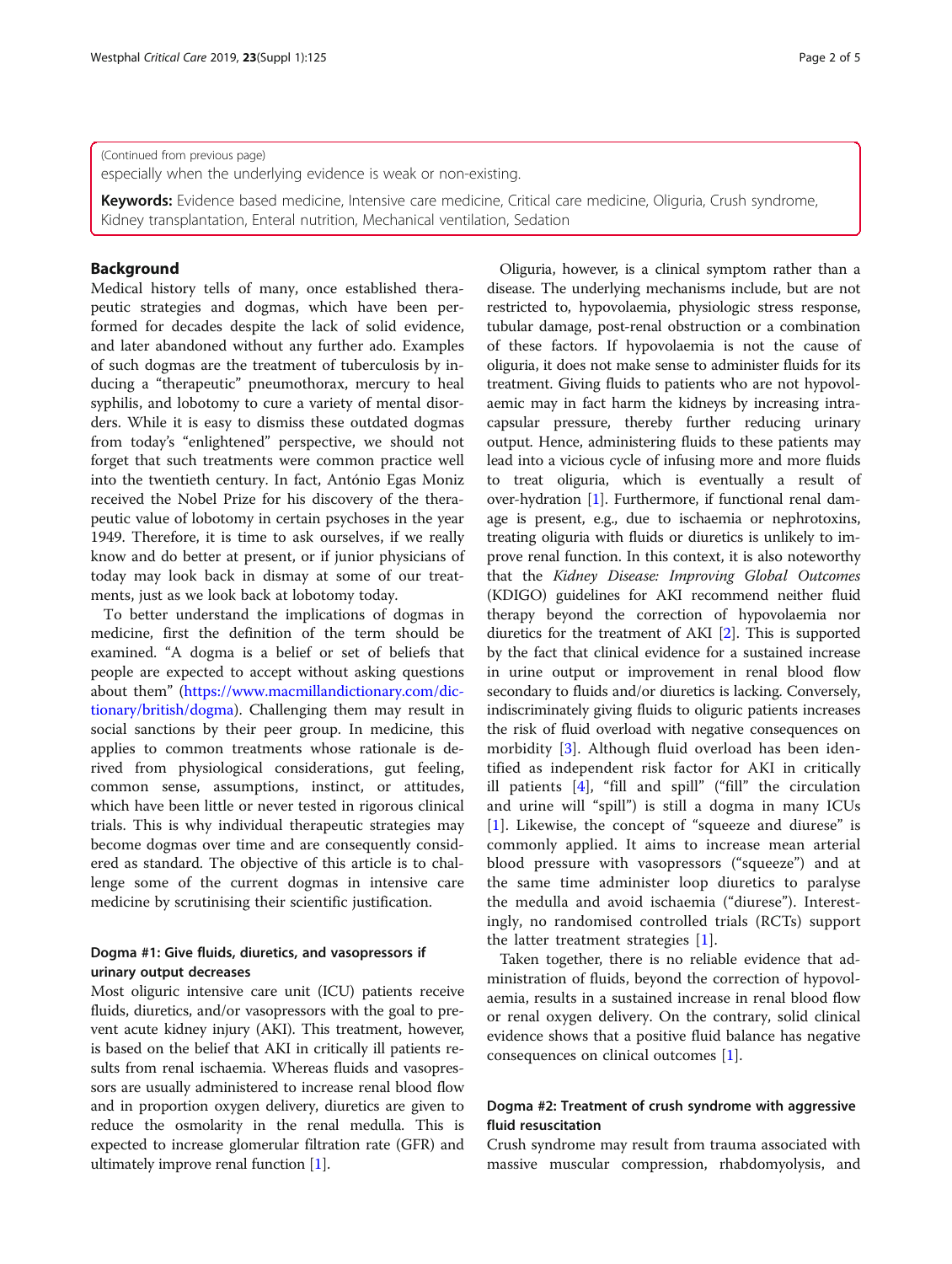reperfusion injury. In the presence of rhabdomyolysis, the necrotizing muscle fibres release myoglobin, creatine phosphokinase (CK), lactate dehydrogenase (LDH) and intracellular electrolytes. When compression is released, reperfusion releases these substances into the systemic circulation, thereby causing electrolyte and metabolic imbalance, such as hyperkalaemia and metabolic acidosis. The most severe complications of crush syndrome include AKI, arrhythmia and liver injury. Though in this context the pathophysiology of AKI is not completely understood, it appears rational that the proteins released during rhabdomyolysis cause glomerular and tubular obstruction [[5\]](#page-4-0).

Currently, it is believed that aggressive fluid therapy, often combined with diuretics (forced diuresis) or hyperosmotic solutions like mannitol, dilutes unappreciated molecules and flushes them out of the kidneys. "Aggressive" denotes the intravenous administration of a combination of fluids, e.g. 1 part each of NaCl 0.9% and glucose 5%, and 100 mmol hydrogencarbonat per 21 of volume. In large-scale emergencies, where close medical supervision of the individual patients is not possible, at least 3-61 per day are recommended, while 10 l or more per day are common practice if continuous supervision from the moment of trauma rescue until discharge from the ICU is possible [\[6](#page-4-0)]. However, it is noteworthy that the evidence to support this approach is sparse and derived solely from animal trials and case reports.

In this context, it should be considered that the consequence of administering such large amounts of fluids is a positive fluid balance, which in turn is associated with risks in its own, e.g. pulmonary oedema and abdominal compartment syndrome, particularly if renal function declines during administration [\[4\]](#page-4-0). Given that aggressive fluid resuscitation with NaCl 0.9% may foster renal hypoperfusion and aggravate renal injury [[7](#page-4-0)], the benefit/risk ratio should be carefully evaluated in each individual case. This seems to be especially important, since a strong association of hyperchloraemia with negative clinical outcomes including increased mortality has been demonstrated in many clinical settings including non-cardiac surgery [[8\]](#page-4-0).

Likewise, a chloride-restricted approach was associated with a better outcome including less requirement of new renal replacement therapy (RRT) and less persistent renal dysfunction versus NaCl 0.9% in a large pragmatic study of more than 15.000 critically ill patients [[9](#page-4-0)]. Based on the published data, aggressive fluid therapy for crush syndrome requires very careful weighting of perceived benefits and potential risks of large volume resuscitation, especially when liberal concentrations of chloride are administered.

# Dogma #3: Patients undergoing kidney transplantation should receive NaCl 0.9%

As patients with chronic kidney disease (CKD) scheduled for kidney transplantation usually suffer from hyperkalaemia, interventions that further increase potassium plasma levels may theoretically increase the risk of serious cardiac adverse events. Since NaCl 0.9% does not contain potassium, it is often considered the solution of choice for patients undergoing renal transplantation. However, this reasoning does not consider the effect of NaCl 0.9% on the acid-base homeostasis. In this regard, it should be noted that large volumes of NaCl 0.9% may induce hyperchloraemic acidosis with a subsequent shift of potassium from the intracellular to the extracellular space due to a depletion of the physiological buffer mechanisms. Thus, NaCl 0.9% infusions are not innocuous for potassium plasma levels. In fact, substantial intravenous volumes of NaCl 0.9% cause an increase in potassium blood levels, which is just the opposite of what was intended by choosing NaCl 0.9% for renal transplant patients [\[10](#page-4-0)].

The first clinical trial specifically investigating the effects of NaCl 0.9% in renal transplantation randomised patients to receive either NaCl 0.9% or Ringer's lactate for intraoperative intravenous fluid therapy. When an interim analysis of 51 patients showed that significantly more patients in the NaCl 0.9% group developed hyperchloraemic acidosis and hyperkalaemia, the trial was terminated prematurely for safety reasons [[11\]](#page-4-0). These findings have been confirmed in a recent meta-analysis of four studies including 237 patients, which found significantly elevated postoperative potassium levels in patients receiving NaCl 0.9% for intraoperative fluid therapy [[12](#page-4-0)]. Accordingly, it can be concluded that NaCl 0.9% is not a "physiological" solution and not the right choice for renal transplant patients.

# Dogma #4: Enteral nutrition (EN) is contraindicated in patients with a high gastric residual volume

It is a common belief that high residual gastric volumes (RGV) increase the risk of gastro-oesophageal reflux, thereby resulting in an increased risk of aspiration and pneumonia [\[13](#page-4-0)]. However, the available data supporting this assumption is sparse. In a study by McClave and colleagues [\[14\]](#page-4-0), it was not possible to identify a threshold RGV level indicative for an increased risk of aspiration. In addition, the authors found no correlation between the incidence of pneumonia and the frequency of regurgitation or aspiration, which may be caused by high RGV. Hence, the study results do not support the use of RGV as a risk marker to guide administration of EN.

A more recent study investigated the effect of omitting routine RGV monitoring on the incidence of ventilator-associated pneumonia. The authors reported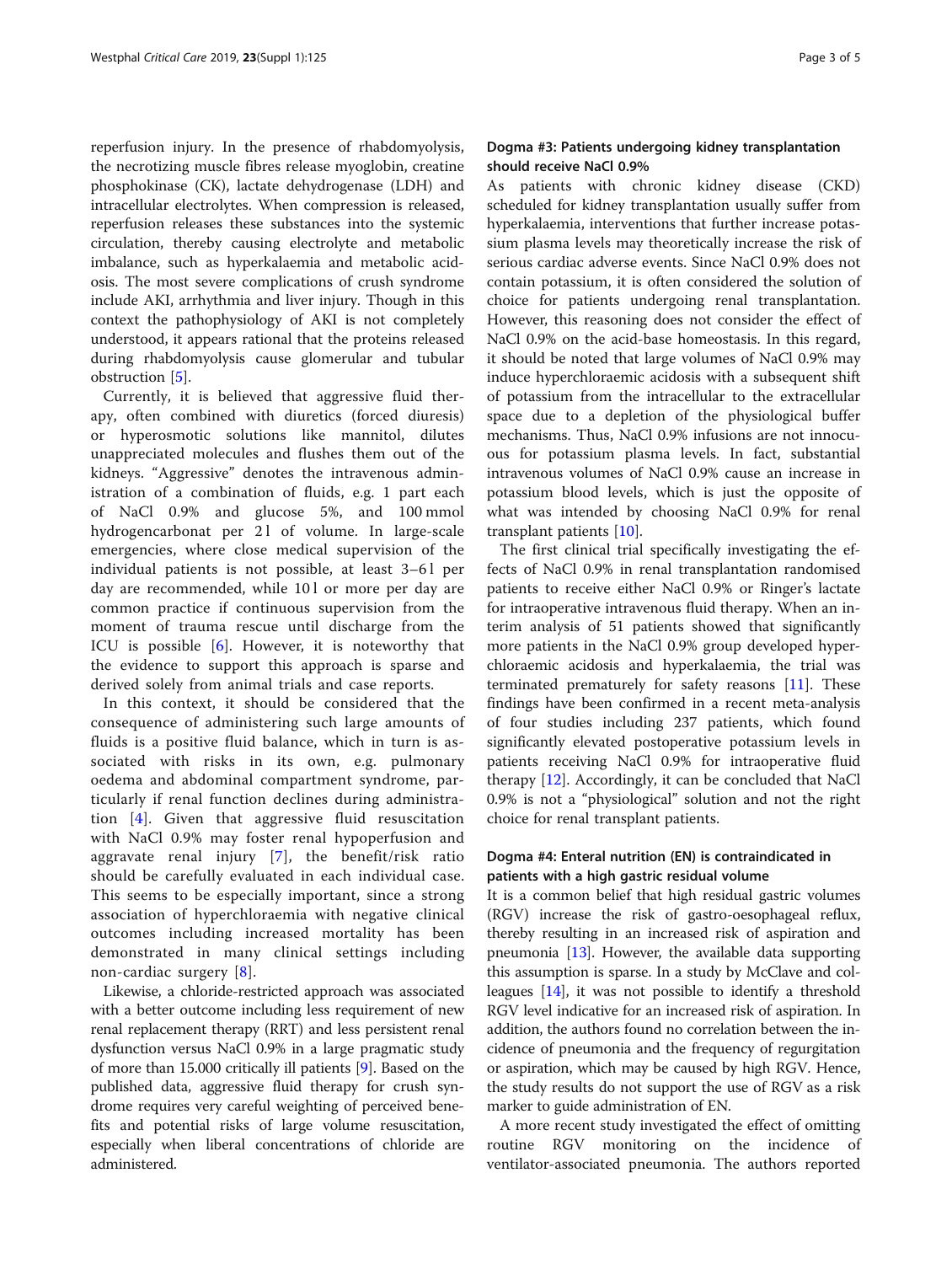that abandoning routine RGV monitoring was not inferior to routine RGV monitoring regarding the incidence of ventilator-associated pneumonia [\[15](#page-4-0)]. Notably, the proportion of patients receiving 100% of their calculated caloric goal was significantly higher in the group without RGV monitoring (odds ratio; 1.77, 90% CI 1.25–2.51;  $p = 0.008$ ), because enteral feeding was interrupted less frequently than in those with RGV measurements.

In conclusion, solid evidence for the benefits of general RGV monitoring is lacking. Although it might be meaningful in selected patients with gastro-intestinal surgery and perturbed motility, the consequences of withholding adequate enteral feeding should be taken into account for the overall risk assessment. In this context, Marik [[13\]](#page-4-0) argues that early EN is feasible for most ICU patients and improves clinical outcomes. Since early EN initiation is an indicator of the quality of care delivered in ICUs, it should be considered the standard of care. Thus, the decision of measuring RGV should be made individually (in selected high-risk patients) rather than being applied routinely.

# Dogma #5: All mechanically ventilated patients in the ICU require sedatives

The dogma that all patients with endotracheal tube and/ or mechanical ventilation should receive intravenous sedation to improve their tolerance to mechanical ventilation is based on the belief that a patient "fighting" against the respirator will receive insufficient ventilatory support. However, this assumption needs to be balanced against the evidence that administration of sedatives to ICU patients has unwanted consequences. In the short term, sedation may cause respiratory depression, haemodynamic instability or metabolic acidosis. In the long term, sedation may prolong duration of mechanical ventilation and consequently ICU length of stay. Last but not the least, the increased risk of triggering acute delirium has to be taken into consideration [[16\]](#page-4-0). To avoid the negative side effects of sedation, ICU patients receiving mechanical ventilation should be managed primarily by multimodal analgesia with little, if any, sedative medication. To that end, Vincent and colleagues developed the early comfort concept, relying on adequate analgesia, minimal sedation and maximum humane care (eCASH) [[17\]](#page-4-0). With this approach, the first priority is effective pain management with flexible multimodal analgesia and minimal opioid use. Sedation is applied only on demand after adequate pain relief has been achieved.

## Conclusions

In conclusion, dogmas are still common in today's clinical practice and, by no means, are restricted to critical care medicine. Since absence of evidence is not automatically

evidence of absence  $[18]$ , a dogma per se is not questionable. However, we should focus on the implementation of evidence-based knowledge in daily clinical practice and be open minded to adapt our strategies once new evidence that is not in harmony with a previous belief becomes available. While expert opinions are essential in the absence of evidence and in tailoring individual therapies, these opinions must stand the test of challenging colleagues. If the answer to the question "Why did you apply this specific therapy to this patient?" is simply and exclusively "Because we always did it this way", then it might be time to take a second look at the current evidence. In this regard, the original definition of evidence-based medicine by David Sacket and colleagues should be considered: "It's about integrating individual clinical expertise and the best external evidence" [[19\]](#page-4-0). Accordingly, RCTs and meta-analyses are important, but not the one and only truth. Similarly, individual experience is crucial, but the experience of the "eminence" should not substitute the external evidence [[20\]](#page-4-0).

As Sir Arthur Conan Doyle famously stated: "Once you eliminate the impossible, whatever remains, no matter how improbable, must be the truth." This implies that we should be (self-)critical and open minded to ensure that science, rather than fiction, governs our actions in critical care.

#### **Abbreviations**

AKI: Acute kidney injury; CK : Creatine phosphokinase; CKD: Chronic kidney disease; eCASH: Early comfort using analgesia, minimal sedatives and maximal humane care; eGFR: Estimated glomerular filtration rate; EN: Enteral nutrition; GFR: Glomerular filtration rate; ICU: Intensive care unit; KDIGO: Kidney Disease: Improving Global Outcomes; LDH: Lactate dehydrogenase; RCT: Randomised controlled trials; RGV: Residual gastric volumes; RRT: Renal replacement therapy

### Acknowledgements

The author thanks Dr. Christoph Messer and Dr. Mario Pahl from DBM Wissen schafft GmbH who provided medical writing services on behalf of Fresenius Kabi.

#### Funding

Publication of this supplement article was supported by Fresenius Kabi.

#### Availability of data and materials

Not applicable.

### About this supplement

This article has been published as part of Critical Care, Volume 23 Supplement 1, 2019: Future of Critical Care Medicine (FCCM) 2018. The full contents of the supplement are available at [https://ccforum.biomedcentral.](https://ccforum.biomedcentral.com/articles/supplements/volume-23-supplement-1) [com/articles/supplements/volume-23-supplement-1.](https://ccforum.biomedcentral.com/articles/supplements/volume-23-supplement-1)

#### Author's contribution

MW designed and revised the manuscript and gave final approval of the version to be published.

#### Ethics approval and consent to participate

Not applicable for this review article.

#### Consent for publication

This manuscript does not contain any individual's person data.